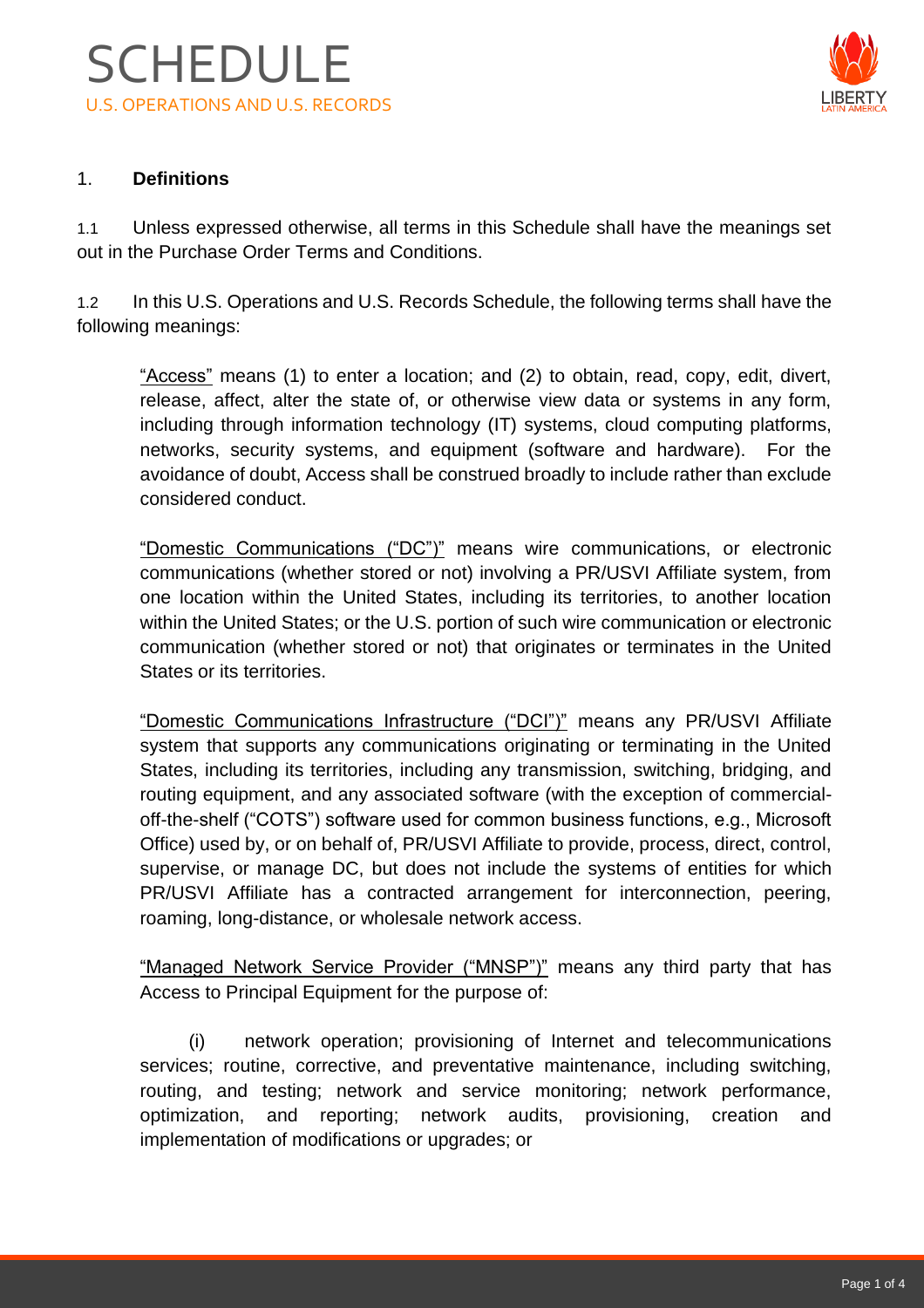



(ii) provision of DC or operation of DCI, including: customer support; Operations Support Systems ("OSS"); Business Support Systems (BSS); Network Operations Centers ("NOCs"); information technology; cloud operations/services; 5G (SDN, NFV, Applications); and datacenter services and operations.

"Personally Identifiable Information ("PII")" means any information that uniquely identifies and correlates to a natural person or can be used to distinguish or trace a natural person's identity alone, including, for example, his or her name, social security number, or biometric records, or, when combined with other personal or identifying information that is linked or linkable to a specific individual, including, for example, physical address, mobile number, email address, date and place of birth, or parent's surname.

"Principal Equipment" means all telecommunications and information network equipment (including hardware, software, platforms, OS, applications, protocols) that supports telecommunications or information services, functions, or operations of a PR/USVI Affiliate.

"PR/USVI Affiliate" means an LLA Affiliate having systems and/or providing services in Puerto Rico and/or the U.S. Virgin Islands.

"Supplier and Subcontractor Personnel" means all employees, agents, consultants and contractors of Supplier and/or of any Subcontractor.

"U.S. Records" means customer billing records, subscriber information, PII, call detail records, customer proprietary network information, and any other information (e.g. geo-location data, sensitive personal data, or information disclosing PII) used, processed, or maintained in the ordinary course of business related to services offered or provided in the United States or its territories by a PR/USVI Affiliate.

# **2. Scope of Application**

2.1 This Schedule shall apply if Supplier provides any of the following to a PR/USVI Affiliate:

- (a) MNSP services;
- $(b) \quad NOC(s);$
- (c) Network maintenance services;
- (d) Billing or customer support services;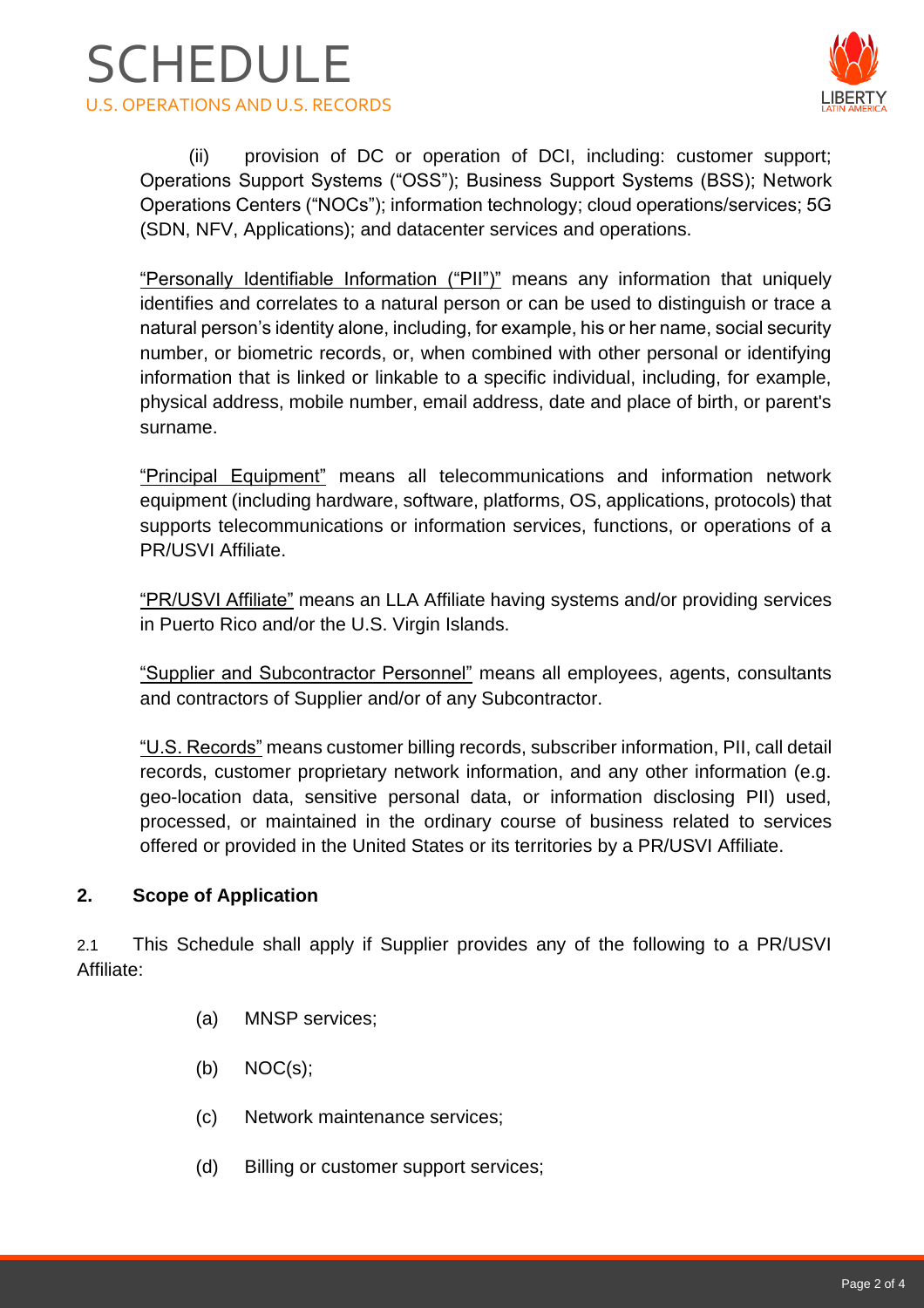



(e) Any operation or service that could potentially expose Domestic Communications, Domestic Communications Infrastructure or U.S. Records to unauthorized Access; and

(f) Deploying any network elements, hardware, software, core network equipment, and network management capabilities.

## **3. Personnel Screening Procedures**

3.1 Supplier warrants it has in place screening processes for existing and newly hired Supplier and Subcontractor Personnel which includes background investigations, public criminal records checks, or other analogous means to ascertain a person's trustworthiness.

## **4. Notification of Security Breaches**

4.1 Supplier will report by email to [dl-compliance@libertypr.com](mailto:dl-compliance@libertypr.com) within 48 hours of becoming aware of any data breach involving U.S. Records, or any loss of U.S. Records, whether from a data breach, or other cause.

## **5. Non-U.S. Citizens**

5.1 If non-U.S. citizens will have Access to DC, DCI, Principal Equipment, or U.S. Records, Supplier must provide the following information to the United States government regarding each such non-U.S. citizen and must obtain approval from the United States government before providing Access to such non-U.S. citizen: full name; citizenship; date and place of birth; passport number and country; residence and business addresses, and phone numbers. PR/USVI Affiliate will provide Supplier with transmittal instructions.

5.2 Supplier must provide documentation of such approval for each non-U.S. citizen it seeks to provide Access to relevant records or systems. FAILURE TO OBTAIN SUCH APPROVAL WILL RESULT IN THE DENIAL OF SUCH PERSONS TO ACCESS THE RELEVANT RECORDS AND SYSTEMS. SUPPLIER CANNOT GRANT ACCESS TO DC, DCI, PRINCIPAL EQUIPMENT OR U.S. RECORDS PRIOR TO SECURING UNITED STATES GOVERNMENT APPROVAL.

5.3 Section 5.1 does not apply to incidental, non-recurring Access to DCI and Principal Equipment, including accompanying potential access to DC or U.S. Records, by non-U.S. citizens for software or equipment support and/or troubleshooting purposes.

# **6. Notification of Server Location for U.S. Records**

6.1 Supplier will report by email to [dl-compliance@libertypr.com](mailto:dl-compliance@libertypr.com) the storage locations of U.S. Records and any changes to such locations 45 days in advance of making such